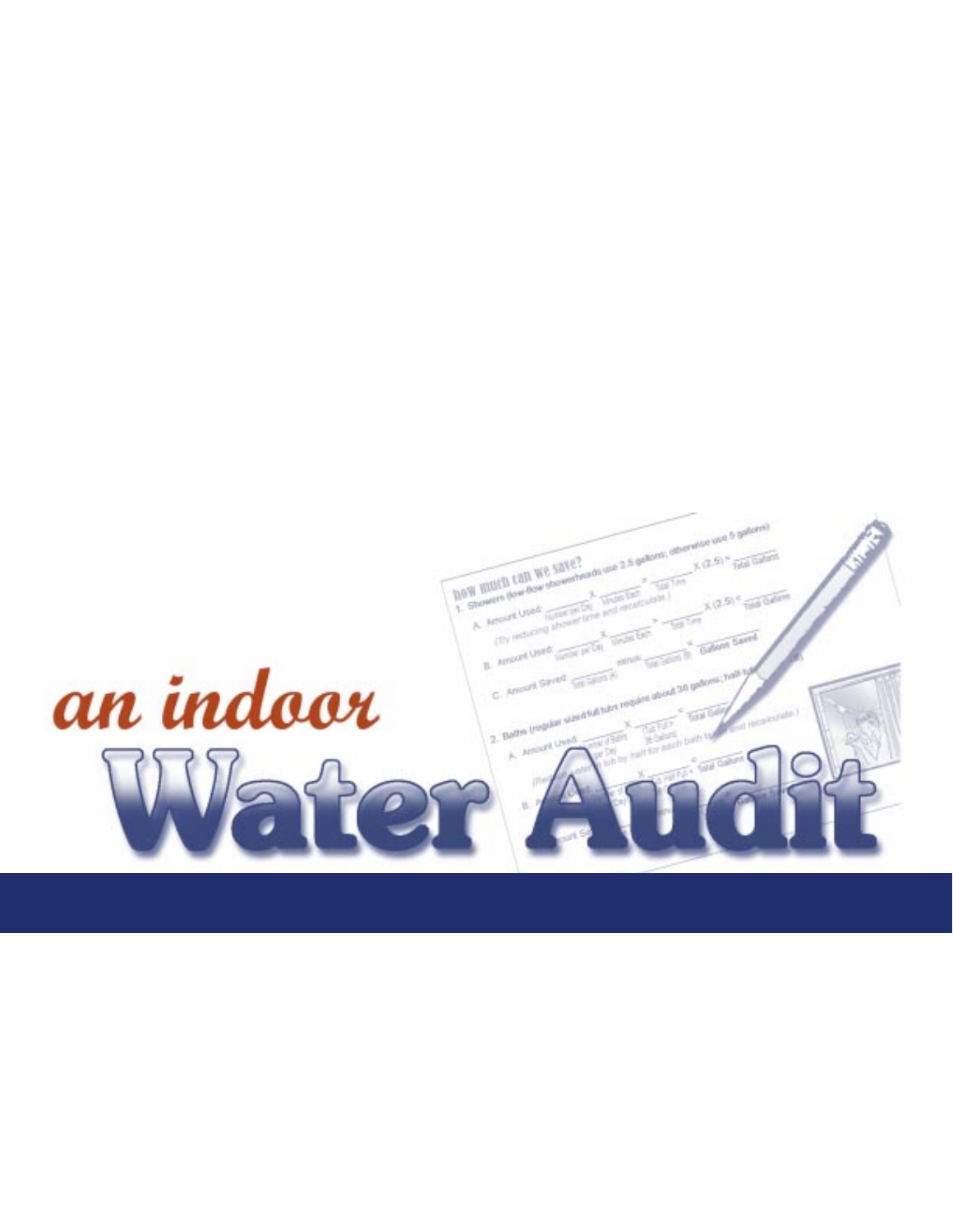# Everyone can save water

Saving water could save you hundreds of dollars per year. Water audits – the process used to determine how much water you use – can help identify ways to save water.

Equipment used in the home has been modified over the past 20 or so years to use less water as we have become more conscious of the amount of water we consume and more aware of the need to save it.

## how far have we come?

- Before 1980, taking a **shower** would mean using between 5 and 8 gallons per minute. Present day low-flow shower heads use about 2.5 gallons per minute.
- Before 1950, **toilets** required about 7 gallons per flush. This has been reduced to today's more water efficient ones, which use about 1.6 gallons per flush.
- Before 1980, between 3 to 7 gallons of water per minute could flow from **faucets** when they were turned on. Now, low-flow or lowvolume faucets use about 2.5 gallons per minute.
- Before 1980, **washing clothes** required about 56 gallons per load. Today, clothes washers use about 27 gallons.
- In 1980, **dishwashers** used about 14 gallons per load. Present day ones use about 7 gallons.



### how much can we save?

**Before beginning the water audit, first determine whether to use the lowest figures provided for each of the activities or the highest figures listed.**

If you do not have fairly new household equipment or low-flow showerheads, faucets or toilets, you should use the higher usage rates suggested rather than the lower ones. You also can consult your owner's manuals for usage rates. If you do not know the flow-rates of faucets or showerheads, turn each on to the flow typically used. Hold a gallon bucket under it and record how many gallons you obtain in one minute. If you can fill a gallon bucket in 15 seconds, you would use 4 gallons per minute.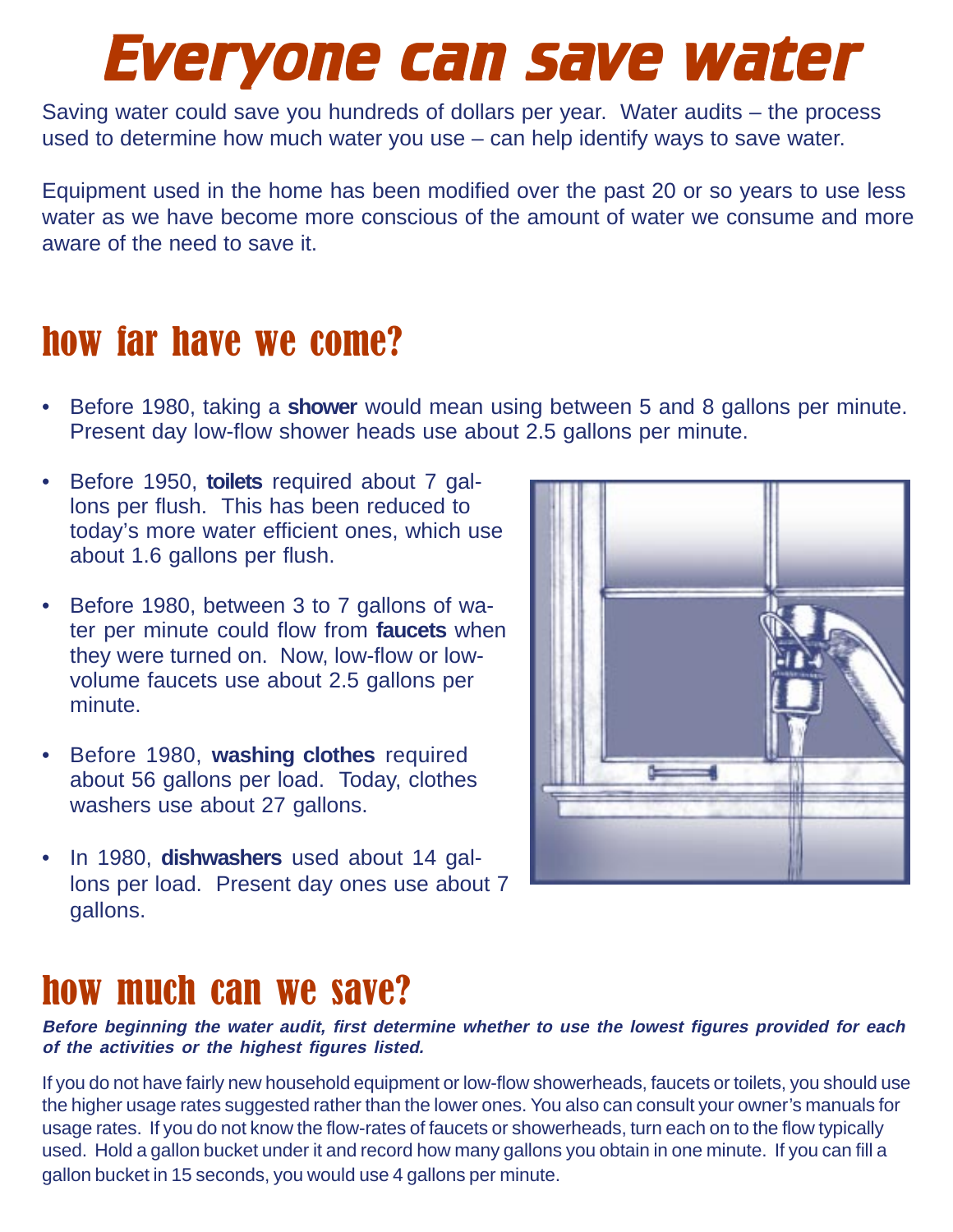## Your water audit

|                                                                                                                                                                   |                                                                                                                               | 1. Showers (low-flow showerheads use 2.5 gallons; otherwise use 5 gallons)                                                                                              |  |  |  |  |  |  |  |
|-------------------------------------------------------------------------------------------------------------------------------------------------------------------|-------------------------------------------------------------------------------------------------------------------------------|-------------------------------------------------------------------------------------------------------------------------------------------------------------------------|--|--|--|--|--|--|--|
|                                                                                                                                                                   |                                                                                                                               |                                                                                                                                                                         |  |  |  |  |  |  |  |
|                                                                                                                                                                   | A. Amount Used: $X = X$ $\overline{X} = \frac{1}{\text{Total Time}}$ $X (2.5 \text{ or } 5) = \frac{1}{\text{Total Gallons}}$ |                                                                                                                                                                         |  |  |  |  |  |  |  |
|                                                                                                                                                                   |                                                                                                                               | Try reducing shower time and recalculate.                                                                                                                               |  |  |  |  |  |  |  |
|                                                                                                                                                                   |                                                                                                                               | B. Amount Used: $X = 25$ or 5) = $X$ (2.5 or 5) = $X$ (2.5 or 5) = $X$ (2.5 or 5) = $X$                                                                                 |  |  |  |  |  |  |  |
|                                                                                                                                                                   |                                                                                                                               |                                                                                                                                                                         |  |  |  |  |  |  |  |
|                                                                                                                                                                   |                                                                                                                               | C. Amount Saved: $\frac{1}{\text{Total Gallons (A)}}$ minus $\frac{1}{\text{Total Gallons (B)}} = \frac{1}{\text{Gallons Saved}}$                                       |  |  |  |  |  |  |  |
|                                                                                                                                                                   |                                                                                                                               |                                                                                                                                                                         |  |  |  |  |  |  |  |
|                                                                                                                                                                   |                                                                                                                               |                                                                                                                                                                         |  |  |  |  |  |  |  |
|                                                                                                                                                                   |                                                                                                                               | 2. Baths (standard sized full tubs require about 36 gallons; half-tubs about 18)                                                                                        |  |  |  |  |  |  |  |
|                                                                                                                                                                   |                                                                                                                               |                                                                                                                                                                         |  |  |  |  |  |  |  |
| A. Amount Used: $X =$<br>Number of Baths per Day $X =$<br>Tub Full = 36 Gallons Total Gallons<br>Reduce water in tub by half for each bath taken and recalculate. |                                                                                                                               |                                                                                                                                                                         |  |  |  |  |  |  |  |
|                                                                                                                                                                   |                                                                                                                               |                                                                                                                                                                         |  |  |  |  |  |  |  |
|                                                                                                                                                                   |                                                                                                                               | B. Amount Used: $X = N$<br>Number of Baths per Day Tub Half Full = 18 Gallons Total Gallons                                                                             |  |  |  |  |  |  |  |
|                                                                                                                                                                   |                                                                                                                               |                                                                                                                                                                         |  |  |  |  |  |  |  |
|                                                                                                                                                                   |                                                                                                                               |                                                                                                                                                                         |  |  |  |  |  |  |  |
|                                                                                                                                                                   |                                                                                                                               | C. Amount Saved: $\frac{1}{\text{Water Used (A)}}$ minus $\frac{1}{\text{Water Used (B)}} = \frac{1}{\text{Galloss Saved}}$                                             |  |  |  |  |  |  |  |
|                                                                                                                                                                   |                                                                                                                               |                                                                                                                                                                         |  |  |  |  |  |  |  |
|                                                                                                                                                                   |                                                                                                                               |                                                                                                                                                                         |  |  |  |  |  |  |  |
|                                                                                                                                                                   |                                                                                                                               | 3. Toilets (newer tanks use 1.6; otherwise use 5.5 gallons)                                                                                                             |  |  |  |  |  |  |  |
|                                                                                                                                                                   |                                                                                                                               |                                                                                                                                                                         |  |  |  |  |  |  |  |
|                                                                                                                                                                   |                                                                                                                               | A. Amount Used: $X = K$ (1.6 or 5.5) = $K$ (1.6 or 5.5) = Flushes per Person per Day Number of Persons                                                                  |  |  |  |  |  |  |  |
|                                                                                                                                                                   | Reduce number of flushes as much as possible and recalculate.                                                                 |                                                                                                                                                                         |  |  |  |  |  |  |  |
|                                                                                                                                                                   |                                                                                                                               |                                                                                                                                                                         |  |  |  |  |  |  |  |
|                                                                                                                                                                   |                                                                                                                               | B. Amount Used: $\frac{x}{\text{Flushes per Person}}$ $\frac{x}{\text{Number of Persons}}$ $\frac{x}{\text{Total Gallons}}$                                             |  |  |  |  |  |  |  |
|                                                                                                                                                                   |                                                                                                                               |                                                                                                                                                                         |  |  |  |  |  |  |  |
|                                                                                                                                                                   |                                                                                                                               |                                                                                                                                                                         |  |  |  |  |  |  |  |
|                                                                                                                                                                   |                                                                                                                               |                                                                                                                                                                         |  |  |  |  |  |  |  |
|                                                                                                                                                                   |                                                                                                                               |                                                                                                                                                                         |  |  |  |  |  |  |  |
|                                                                                                                                                                   |                                                                                                                               | 4. Brushing Teeth (low-flow faucets use 2.5 gallons per minute; otherwise use 3)                                                                                        |  |  |  |  |  |  |  |
|                                                                                                                                                                   |                                                                                                                               | A. Amount Used: $X = \frac{X}{\text{Number per Day}}$ Minutes Each Total Time $X(2.5 \text{ or } 3) = \frac{1}{\text{Total Gallons}}$                                   |  |  |  |  |  |  |  |
|                                                                                                                                                                   |                                                                                                                               | Reduce water flow minutes as much as possible and recalculate.                                                                                                          |  |  |  |  |  |  |  |
|                                                                                                                                                                   |                                                                                                                               |                                                                                                                                                                         |  |  |  |  |  |  |  |
|                                                                                                                                                                   |                                                                                                                               | B. Amount Used: $X_{\text{Number per Day}} = \frac{1}{\text{Number per Day}} = \frac{1}{\text{Total Time}} \times (2.5 \text{ or } 3) = \frac{1}{\text{Total Gallons}}$ |  |  |  |  |  |  |  |
|                                                                                                                                                                   |                                                                                                                               |                                                                                                                                                                         |  |  |  |  |  |  |  |
|                                                                                                                                                                   |                                                                                                                               | C. Amount Saved: $\frac{1}{\text{Total Gallons (A)}}$ minus $\frac{1}{\text{Total Gallons (B)}} = \frac{1}{\text{Gallons Saved}}$                                       |  |  |  |  |  |  |  |
|                                                                                                                                                                   |                                                                                                                               |                                                                                                                                                                         |  |  |  |  |  |  |  |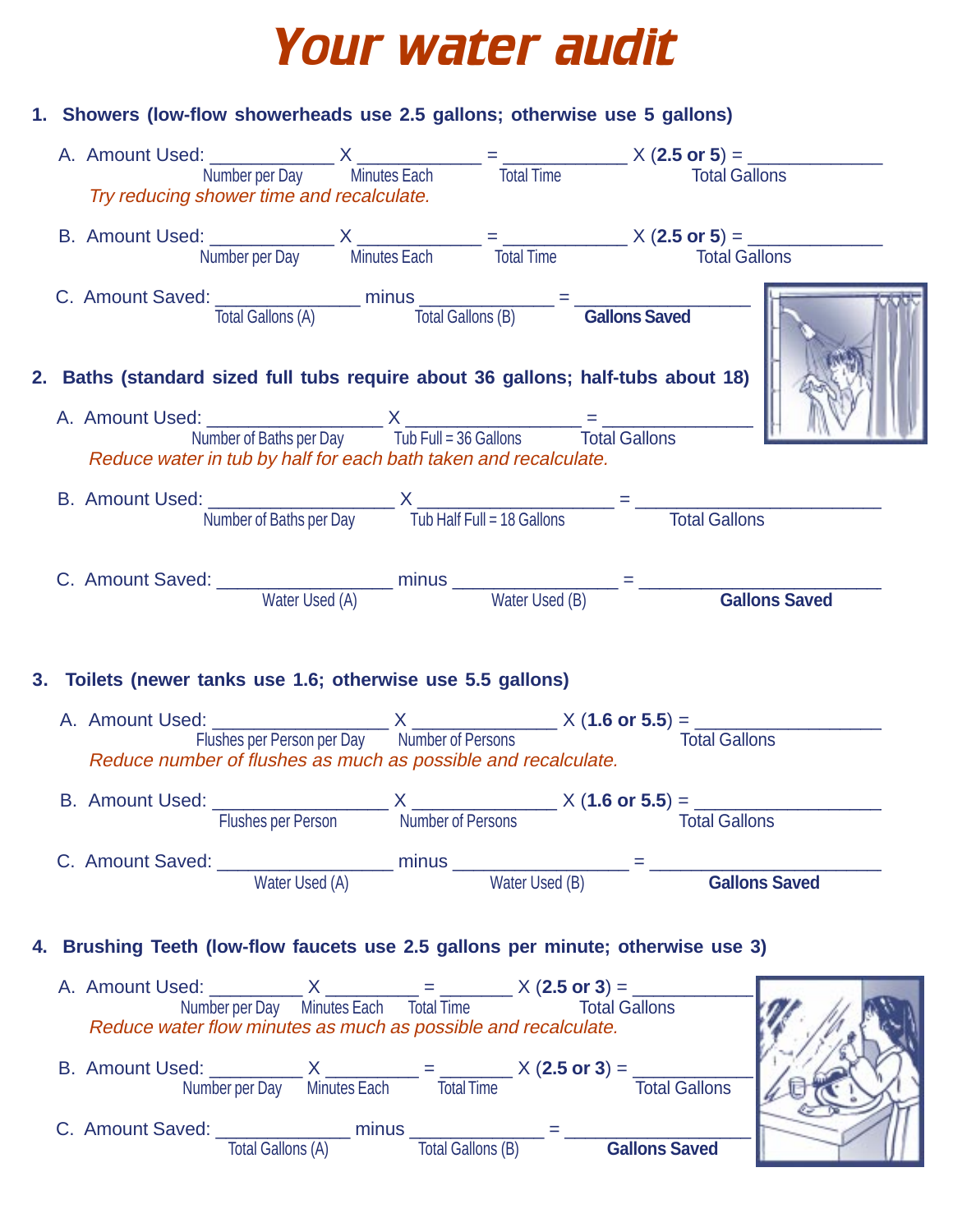### **5. Dishwashers (newer ones use about 7 gallons per load, otherwise use 14)**

| A. Amount Used: $X (7 or 14 per load) =$<br>Number of Loads per Day<br>Combine partial loads into full loads and recalculate. |                      |  |
|-------------------------------------------------------------------------------------------------------------------------------|----------------------|--|
| B. Amount Used: $X (7 or 14 per load) =$ Total Gallons                                                                        |                      |  |
|                                                                                                                               |                      |  |
| 6. Clothes Washers (current ones use about 27 gallons per load; otherwise use 51)                                             |                      |  |
| Number of Loads per Day<br>Wash only full loads and recalculate.                                                              | <b>Total Gallons</b> |  |
| Number of Full Loads per Day                                                                                                  | <b>Total Gallons</b> |  |

C. Amount Saved:  $\frac{1}{\text{Water Used (A)}}$  minus  $\frac{1}{\text{Water Used (B)}} = \frac{1}{\text{Gallons Save}}$ 



#### **7. Other Activities in the Home**

Now, identify other activities in your home that require water and list them below. You might consider operating garbage disposals, washing hands, washing dishes by hand or washing the car.

| Calculate the amount of water you and your family use and can save using similar methods<br>as in previous examples. |  |  |  |
|----------------------------------------------------------------------------------------------------------------------|--|--|--|

### how much water and how much money have you saved?

| A. Total amount of water saved:                                                                                                          |
|------------------------------------------------------------------------------------------------------------------------------------------|
| Add together "Gallons Saved" in Section C, activities No. 1 through No. 6.                                                               |
| B. Calculate what you saved in additional activities (No. 7): [10] Decree the calculate what you saved in additional activities (No. 7): |
| C. Add (A) and (B) for a total gallons saved per day:                                                                                    |
| D. Multiply total gallons saved $(C)$ by 365 days $=$                                                                                    |
| <b>Gallons Saved per Year</b>                                                                                                            |
| E. Calculate the cost of each gallon (Check your water bill. This could indicate a cost per gallon<br>(\$ Saved per Year)                |